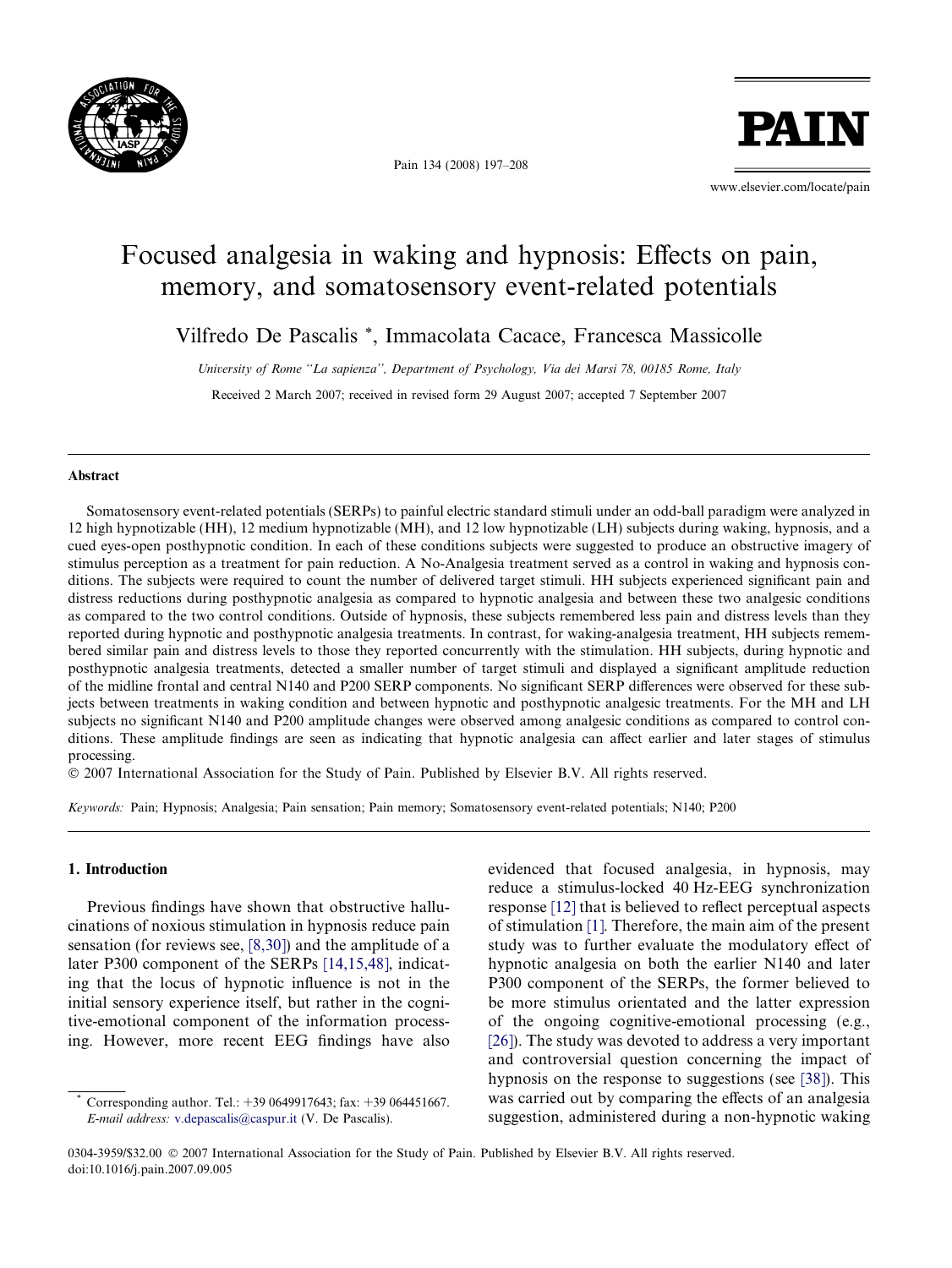condition, with those obtained delivering the same suggestion just after the induction of hypnosis and, later, after a cued posthypnotic condition that is believed to produce a deeper hypnosis [\[2\]](#page--1-0).

A typical characteristic of the deeply hypnotized individual is the appearance, spontaneously upon emerging from hypnosis, of an apparent amnesia for that which had occurred while in the hypnotic state (posthypnotic amnesia). There seems to be a general agreement that posthypnotic amnesia is not the same as simple forgetting [\[27,44\]](#page--1-0), and that it is a product of hypnotic suggestion, direct or implicit [\[32–](#page--1-0) [34,37,52\],](#page--1-0) and also a product of dissociation [\[21,60\]](#page--1-0). No reports are known to us evaluating the effect of spontaneous posthypnotic distortion of pain memory. Thus, a further purpose of the present study was to evaluate, upon emergence from hypnosis, the degree in which retrospective pain and distress ratings are spontaneously distorted, and whether these distortions are modulated by individual differences in hypnotizability. The rationale for this evaluation is based on results of previous studies showing that memory distortion of pretreatment pain contributes to an exaggeration of self reports of pain relief [\[13,22,29,39,40\].](#page--1-0)

Further aim of the present investigation was to evaluate whether: (1) in HH individuals, the analgesic suggestions are more effective following a formal hypnotic induction (hypnotic and posthypnotic conditions) than in the waking condition; (2) pain reduction during hypnotic and posthypnotic analgesia conditions is accompanied by an attenuation of the N140 and P200 peaks of the SERPs.

### 2. Methods

#### 2.1. Subjects

Thirty-six right-handed undergraduate students (18 women and 18 men; age range 19–28 yr) were selected for high  $(N = 12; 6$  women and 6 men), medium  $(N = 12; 6$  women and 6 men), and low ( $N = 12$ ; 6 women and 6 men) levels of hypnotic susceptibility. The subjects were tested using the Italian translation by [\[57\]](#page--1-0) of the Stanford Hypnotic Susceptibility Scale, Form C (SHSS:C; [\[16,59\]](#page--1-0)). They were categorized as being HH subjects ( $N = 12$ ,  $M = 10.5$ , SD = 0.7) or LH ones  $(N = 12, M = 2.9, SD = 1.5)$  when their scores on SHSS:C were, respectively, 1 SD above or below the group mean of a larger group of subjects ( $N = 105$ ,  $M = 6.8$ , SD = 3.9; 65 women and 40 men). The moderately hypnotizable group was formed with subjects who showed hypnotizability scores 1 SD within the group mean  $(N = 12, M = 6.3, SD = 0.8)$ . Two female hypnotists carried out the assessment of hypnotic susceptibility about 20 days prior to the EEG recording session. In this session, hypnosis was induced again by one of the two hypnotists who did not know the hypnotizability level of the subject. Subjects were admitted to participate in the experiment only if they reported an absence of medication

use or medical conditions that might interfere with pain sensitivity (e.g., diabetes mellitus, high blood pressure, heart diseases, asthma, post trauma to hands, frostbite, arthritis, Raynaud's syndrome). Subjects were not informed of their hypnotic ability and of the relevance of hypnotic ability in the experiment. Women who were in a menstrual period were invited for EEG recordings in another occasion.

#### 2.2. Procedure

The selected subjects were individually invited in the EEG lab and upon arrival they were informed about the nature of the painful electric stimulation. In accordance with the ethical norms of the Italian Association of Psychology (AIP), a written consent was obtained if they agreed to participate in the experiment. In this session, hypnosis was induced for the second time using an Italian translation of the original American protocol of the Stanford Hypnotic Clinical Scale (SHSC; [\[42\]](#page--1-0)). The subjects were not informed about their hypnotizability level during the EEG recording session and were all naïve volunteers.

#### 2.3. Pain treatments

During waking and hypnosis conditions, the following five pain treatments were administered to each subject: (1) Waking-Pain (No-Treatment: W-Pain). Subject was required to detect target painful stimuli (eyes-open) without giving suggestions to reduce pain. (2) Waking-Analgesia (W-Analgesia). Suggestion to produce an obstructive imagery of stimulus perception by imagining a glove that was covering the finger and the hand and focusing on sensation in the finger and hand and experiencing that all sensations of the stimulated finger will be attenuated (eyes-open). (3) Hypnosis-Pain (No-Treatment: Hy-Pain). At the end of hypnotic induction and hypnotic testing, painful stimuli were delivered without suggestions to reduce pain (eyes-closed). (4) Hypnosis-Analgesia (Hy-Analgesia). In hypnosis condition was given an analgesia suggestion as in (2) (eyes-closed). (5) Post Hypnosis-Analgesia (P.Hy-Analgesia). Just before getting out from hypnosis, the subject was suggested that he/she will tend to sink deeper and deeper into involvement in the hypnotic state with open eyes, after that the experimenter will have knocked two times on the wall of the sound proof box ('fractionation technique', see Barabasz and Watkins, 2005; p. 193). When the subject was just out from hypnosis, the experimenter knocked two times and suggested to the subject that he/she was going into a deeper hypnosis state and the above-reported analgesia suggestion was administered. At the end of P.Hy-Analgesia treatment, the subject was waked up from hypnosis. Both waking and hypnosis conditions were counterbalanced across subjects in order to avoid possible order effects or habituation. Within each waking or hypnosis condition, the order of the treatments was not varied to prevent for a proactive effect of suggestion. Between waking and hypnosis conditions, a resting period of 12 min was given. In each condition, the subject was asked to count the number of delivered target stimuli.

Each treatment condition lasted about 5 min. Painful stimuli were applied to the subjects middle finger of the right hand and, at the end of each condition, they were asked to rate any